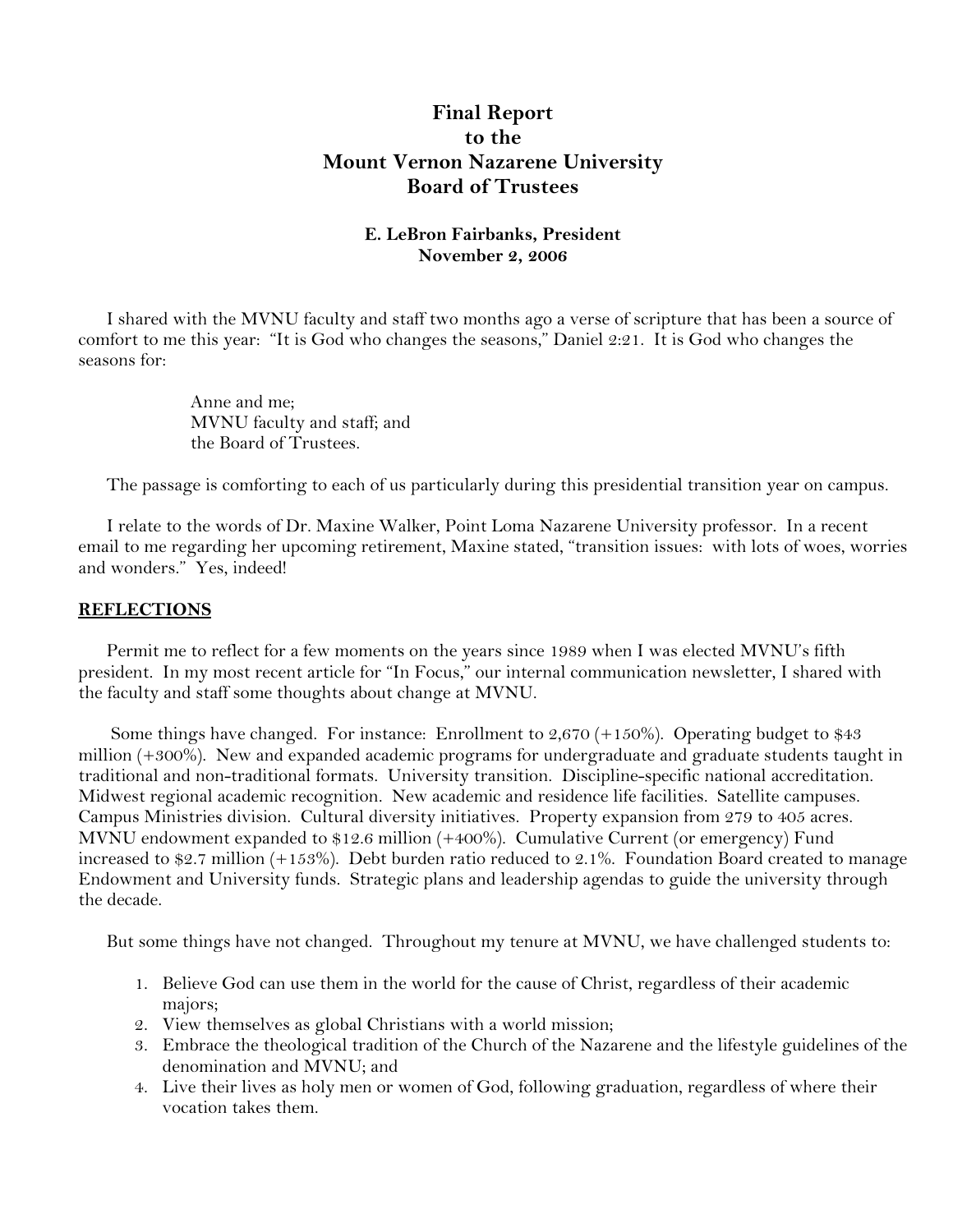Yes, many things have changed and continue to change at this Christian university. However, some things do not change, and will not. The four challenges mentioned above are as relevant today as they have been in the past.

 I have pondered deeply about leadership during the past twenty-seven plus years in higher education administration. According to John R.W. Stott, "Christian leadership … appears to break down into five main ingredients - clear vision, hard work, dogged perseverance, humble service and iron discipline." I trust you have consistently seen these characteristics in me as I have attempted to lead Christianly this academic community of faith.

 Long ago I concluded that three driving forces must characterize me if I am, indeed, to lead with a servant heart:

- a vision of who we are as the <u>people</u> of God;
- a passion for what we are called to do in the work of God; and
- an obsession for how we are to live together as a family of God.

 Early in my tenure at MVNU, I identified four priorities to which I should give at least 80% of my time: The priorities are:

- 1. Spiritual leadership to the campus community staff, faculty, senior administrators and students;
- 2. University-wide strategic thinking, planning and leading;
- 3. Christian leadership development locally, regionally and worldwide; and
- 4. Major donor cultivation/gifting and endowment development.

 In the context of leading this university within the parameters identified above, I have continued to ponder the answers to three questions that prod me as a servant leader. I have pursued these questions since my beginning days in 1978 as academic dean of the European Nazarene College:

- 1. How can we live together as Christians in a diverse faith community so that our relationships are redemptive and a witness to unbelievers of the reconciling work of God in Christ?
- 2. If "in Christ, all things are made new," then how does our relationship with Christ inform and transform the way we lead a Christian community?
- 3. In conflicting situations, within the community of believers when seemingly irreconcilable expectations are placed on the leader from multiple constituency groups, how does one lead in these situations, really lead, with "the mind of Christ?"

 These questions frame the issues I seek to discuss in a book I am writing on the servant leader. My MVNU tenure has provided opportunity upon opportunity to "lead from my knees" as my Christian faith has increasingly formed and shaped the way I lead.

 I think often of the words of Council of Independent College (CIC) president, Dr. Richard Eckman, who stated at one of the CIC annual meetings, "… to succeed, small colleges must have good leadership, clarity about vision and mission, and skills in the basics." I wish I could begin again at MVNU with the knowledge, clarity and skills I have acquired since 1989!

 Much attention at the Cabinet level has been given to strategy development. I embrace the words of John Maxwell: "Strong leaders discern the situation and then determine their strategy." MVNU continues to mature as a Christian university because of the attention given to vision, mission, strategy, tactics and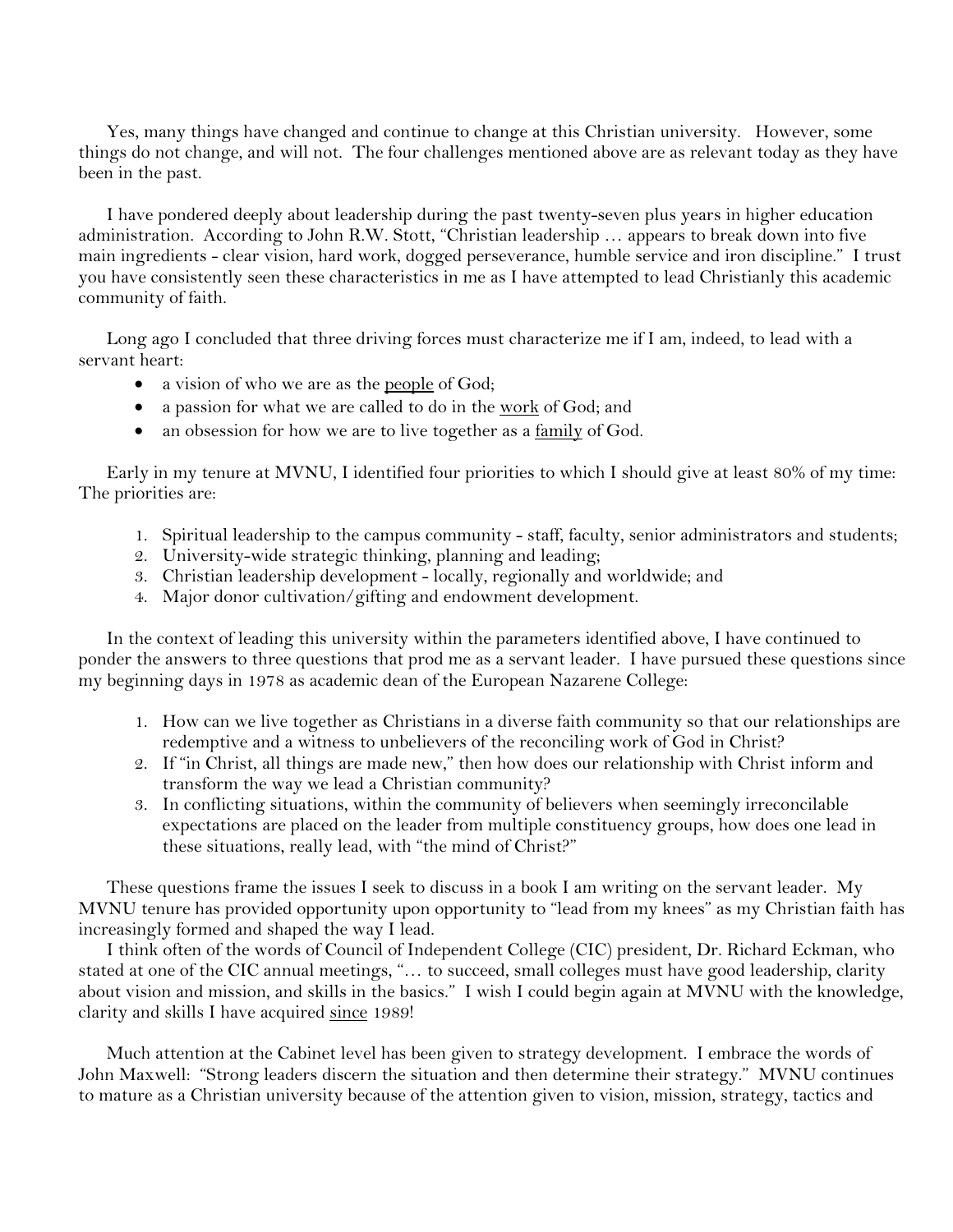implementation. Tenacity has characterized the work of both Board and Cabinet as we pursued together our Decadal Agendas.

 "The dog barks, but the caravan moves on," states an old Arab proverb. And these words also reflect the steady approach the MVNU Board and administration have taken regarding the responsibilities given to us. Together, we have just "moved on," not in a knee-jerk fashion, but in a steady, faithful, collaborative and missional manner.

### **APPRECIATION**

 Of the 43 members on the MVNU Board of Trustees in 1989, only four remain on the 2006 Board. Dr. Ralph Hodges, was a founding Board member, Drs. Wendell Kizzee and Margaret Bailey were elected in 1980 and Dr. Glenn Thorne in 1984. Trustee Emeriti, Dr. George Jetter, founding Board member, and Dr. James Couchenour, elected in 1971 and former Board chair, are with us today at my request for this report.

 The 1989 Board of Trustees knew little about me, personally. I was serving in Manila, the Philippines. No application, no interviews. I was not an MVNU alumnus, nor from this region. I remain amazed and grateful for the confidence placed in me by the 1989 Board. I have attempted, with God's grace, strength and wisdom, to lead MVNU hand-in-hand with the Board. For example, the decision of the Board to enthusiastically accept in 2002 the recommendation of the Blue Ribbon Commission to move MVNC to University standing was huge and strategic.

 I remember the Board asking me to provide tenure as the college president. They wanted me to become the longest-serving MVNU president. And that I have. Gratefully. Very gratefully.

 I have witnessed significant changes in board membership. All regional district superintendents have changed. Dr. David Wilson is the third Board chair with whom I have worked. The Board, Board leadership and the MVNU president have grown together in our assignments. The focus on Board development since 1998 has been particularly rewarding. The Board Development Committee and the Board Standing Policies Manual resulted from the Board's attention to its own development.

 Thanks, Dr. Wilson, for your kindness to Anne and me over the years, but especially during the past few months. You have worked with me during some of the most stressful, and painful, months of my tenure at MVNU. I thank you for your understanding, encouragement and insightfulness.

 My gratitude is also extended to the MVNU employees. The university currently has 349 full-time faculty and staff, of which 311 (or 89%) have been hired since 1989!

 I remember so well the year-long process we went through in 2001-02 as the faculty and staff worked with me to revise MVNU's vision statement. We met as faculty and staff in focus groups and corresponded throughout the school year via email. What emerged was a vision statement every faculty and staff member embraced and continues to affirm:

> Mount Vernon Nazarene University: An academic community of faith shaping Christ-like leaders for life-long service and global impact.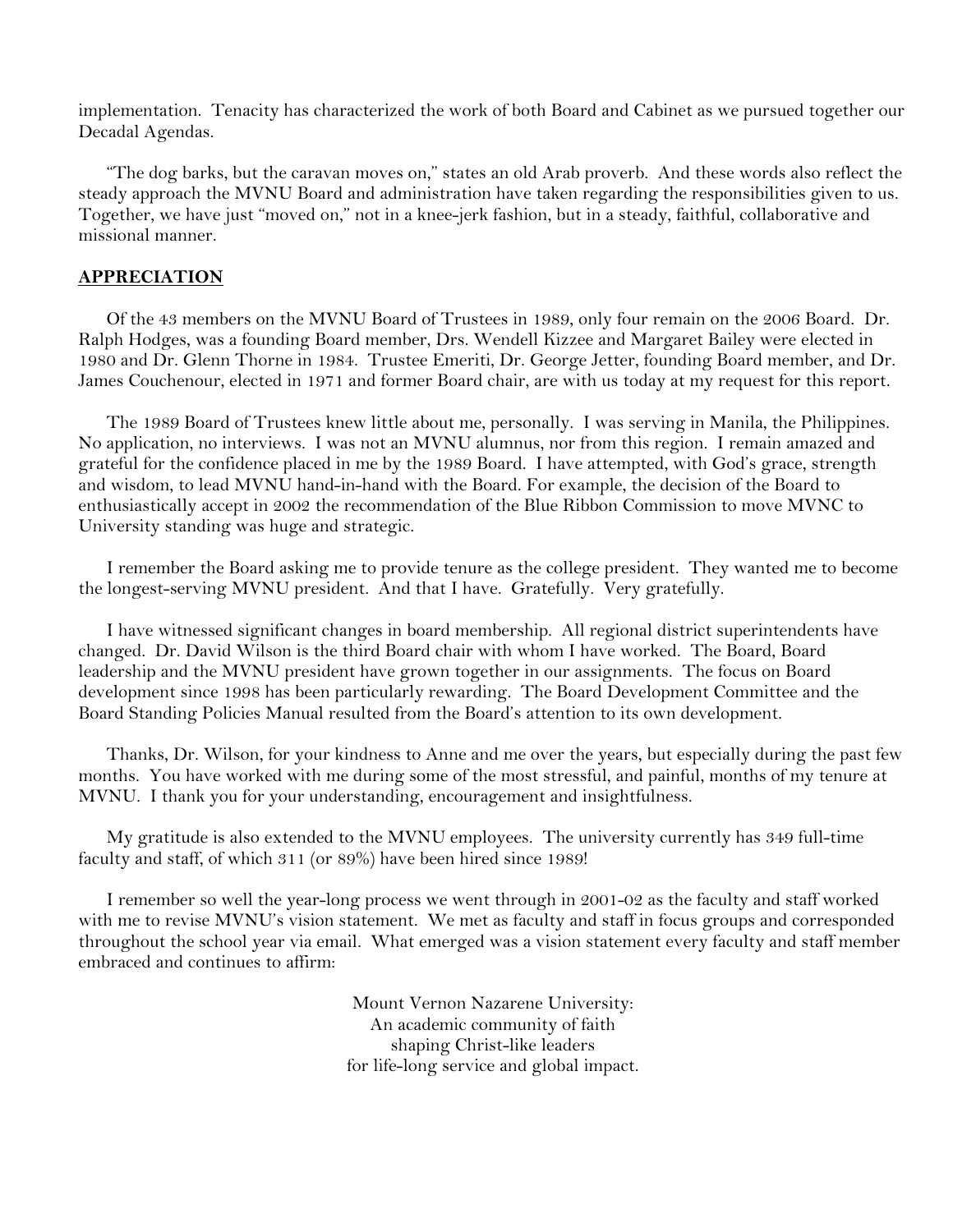The faculty has worked methodically since the early 1990's to conceptualize and develop the nontraditional undergraduate and graduate academic programs for working adults. Honest differences remain among faculty members regarding how some view the concept of degree completion programs offered in non-traditional formats. To their credit, however, when votes have been taken in faculty meetings, the will of the majority was embraced and together we moved forward, continuing to develop new programs.

 I remember working with the faculty to develop curriculum majors for the traditional undergraduate academic program in Social Work, Educational Ministries, Graphic Design, Criminal Justice and, more recently, Nursing. Graduate programs have been developed in Ministry, Education, Health Care Administration, and Business.

 It was my joy to participate actively in the conceptualization of new, relocated or expanded facilities for the Teacher Education Department, School of Theology and Philosophy, Academic Support, Adult and Graduate Studies, Counseling and Career Center, and the Social Work Department. Numerous classrooms have been added with the construction of the Visual Arts Building and the Jennie K. Moore Family and Consumer Sciences Building. The Esther Jetter Preschool is an outstanding facility for young children and for education majors wanting K-3rd grade teacher certification. The Hyson Campus Center was greatly expanded to house faculty, administrative offices and classrooms. The Cougar Den has been renovated (again) to include faculty offices in the lower level. The Thorne Library and Learning Resource Center is a magnificent structure and statement regarding MVNU's commitment to academic excellence.

 I was privileged to lead the dedication activities for the R. R. Hodges Chapel/Auditorium and the Free Enterprise Business Center even though these phenomenal facilities were planned and construction began on these buildings during the administration of my esteemed predecessor, Dr. William Prince.

 Eight MVNU satellite campuses (Cincinnati, Gahanna, Grove City, Lima, Shelby/Mansfield, Marion, Newark and Polaris), in addition to the Mount Vernon campus, now host various Adult and Graduate Studies (AGS) programs. The AGS enrollment this year of 1,321 is a testament to the need for these programs and to the reality and tenacity of the MVNU faculty and staff. I am firmly convinced that the AGS program greatly expands the MVNU impact and influence throughout our region and worldwide.

 Anne and I enjoy immensely our relationship with students. We are energized by them. They challenge us and, at times, comfort us. They always remind us of why the university exists. Students keep us young … most of the time!

 The William and Evelyn Prince Student Union! What a magnificent facility, recognizing and honoring MVNU's fourth president and first lady! We continue to receive compliments on the beauty and functionality of the PSU. I look forward to celebrating with you when the long-awaited Event Center is dedicated and Phase II of the Prince Student Center is begun.

 Redwood dormitory plus Cyprus, Birch, Spruce and Rosewood apartment complexes have been constructed since 1989. We have increased the capacity for students to live on campus from 786 beds in 1989 to 1,138 beds in 2006. At present, we are at 92% capacity on campus student housing.

 Alumni at home and around the world make us "proud" of our MVNU connections. The university motto, "to seek to learn is to seek to serve" motivates every alumnus. Truly, for most students, the MVNU experience is life-changing. MVNU has granted 8,738 degrees since the first college Commencement. It has been my honor and privilege to sign the diplomas of 6,159 alumni, or 70% of the graduates since the founding of the school in 1968.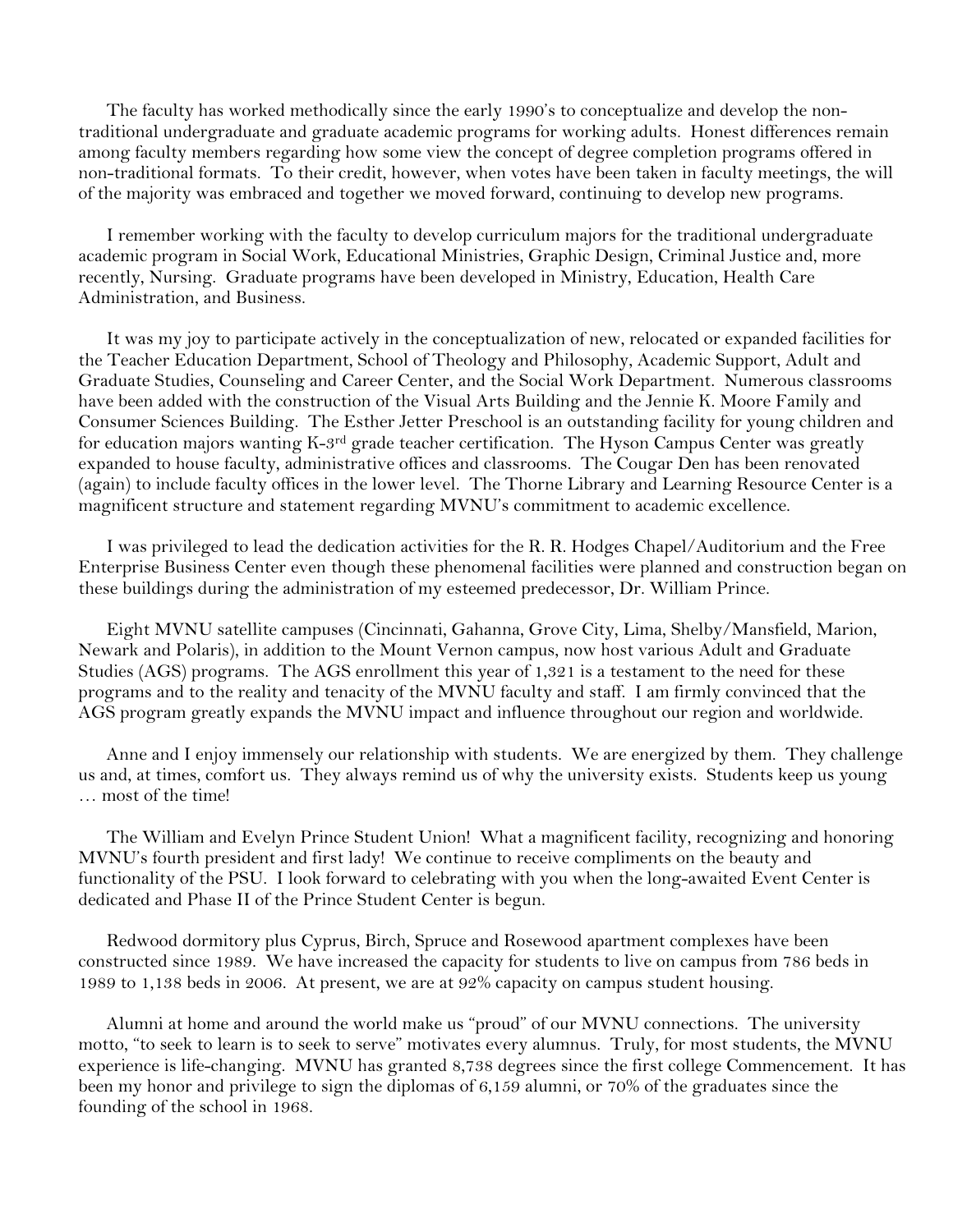Daniel Webster stated, "If we work with marble, it will perish, if we work with brass, time will efface it; if we rear temples, they will crumble … but if we work upon immortal minds and hearts, we are engraving upon that which will brighten all eternity." This is why all of us are so committed to Christian higher education!

 I spend an enormous amount of time with the Cabinet. Weekly luncheons. Individual conferences with each Cabinet member every other week during the school year. Semester all-day planning sessions. Postcommencement and pre-fall semester planning weeks are staple to the senior administrative team.

 Balance of perspective provides balance in decisions. I'm grateful to have Cabinet members who have served significant lengths of time at MVNU:

 Dr. Randie Timpe 1975 Dr. Margie Bennett 1976 Mr. Rick Raymond 1990 Dr. Gary Sivewright 1991 Mrs. Peggy Oldham 1991 Rev. Keith Newman 2003 Dr. Steve McClellan 2 months!

 What a team! Professional. Disciplined. Specialists. Devout Christians. Outstanding churchmen and women. Cabinet members will share in plenary session #2 some updates from the divisions they serve.

 An old Polish proverb states, "A guest in the house is God in the house" (quoted in the book, *Kane and Abel* by Jeffrey Archer). I seek to relate to each Cabinet member as "guest in the house." I am blessed beyond measure by both the Cabinet members' friendship and by their dedication to the administrative assignments for which they are responsible. I am blessed. I am blessed.

#### **LOOKING AHEAD**

 Several years ago, I outlined some golden anniversary goals for MVNU. In 2018 the university will celebrate her 50th anniversary year! I will share these golden anniversary goals with the new president, if appropriate.

 I do believe, firmly, that by 2010, MVNU will be reaccredited for another ten years by the Higher Learning Commission. The Event Center on campus will also be completed by this date, and the enrollment will top 3,000.

 As for Anne and me, we plan to spend a few months in Florida following the February 1, 2007 transition date for the new MVNU president. Anne has already developed a list of projects she intends to pursue. I want to complete a book I have been writing (and revising!) for several years. In addition, I chair a Missional Review team assessing the Church of the Nazarene International Board of Education and the Education Commissioner. The team report is due to the Board of General Superintendents by July 1, 2007. This project will absorb a significant amount of my time next spring.

 Anne and I will travel to The Netherlands in late March where I will participate in International Course of Study Advisory Committee (ICOSAC) and International Board of Education (IBOE) meetings. We plan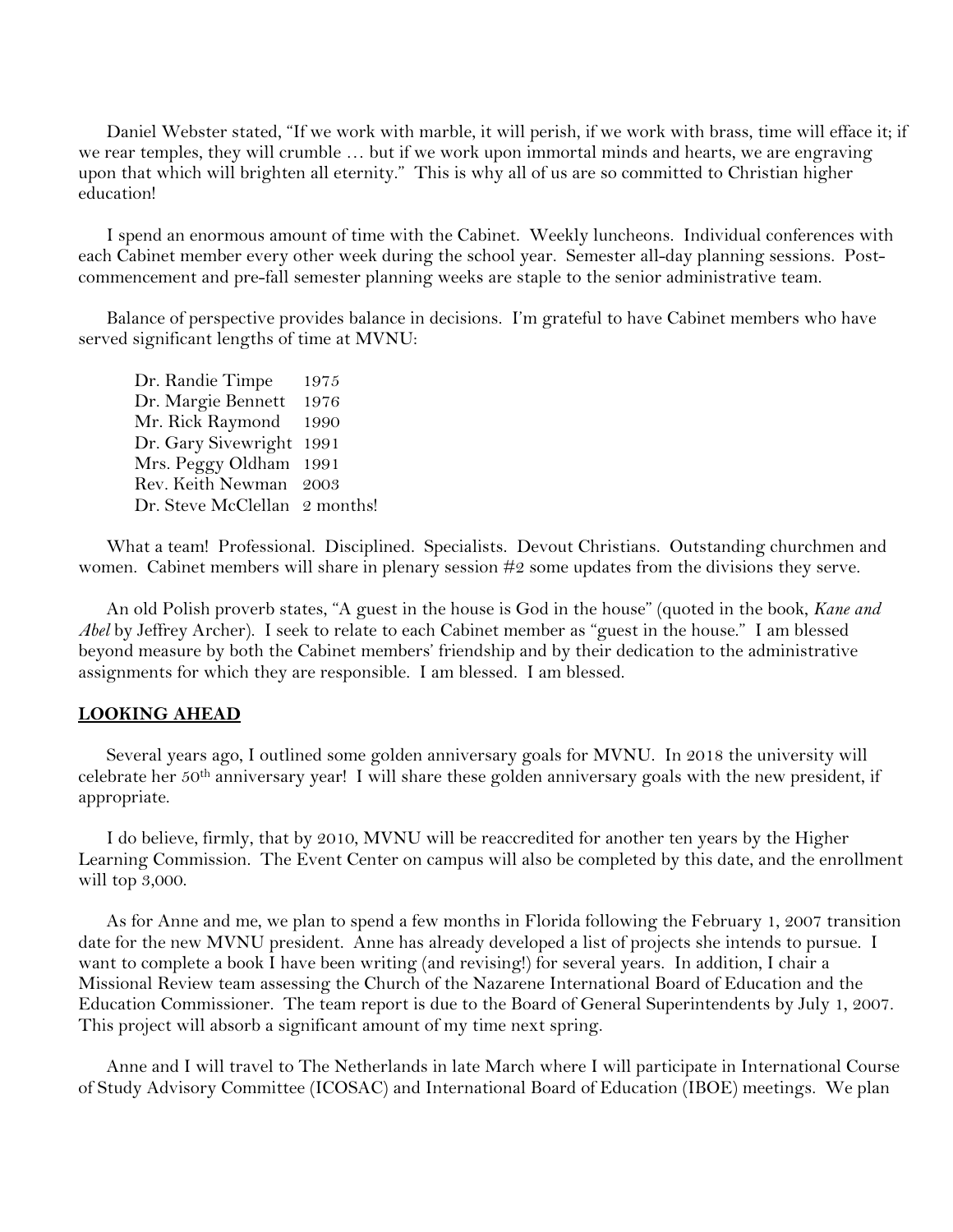to return to European Nazarene College for the fall semester 2007 to teach in EuNC's extension program throughout Europe.

 The World Mission Division director and I are discussing an assignment for me in the World Mission Division. The focus of the assignment will be on regional leadership development. I really want to "pass on" to emerging Christian leaders what has been passed to me by so many of you and other mentors and colleagues at home and around the world.

## **CONCLUSION**

I like the words of President Teddy Roosevelt who stated:

*"It is not the critic who counts, not the man who points out how the strong stumbles, or when the doer of deeds could have done them better. The credit belongs to the man in the arena, whose face is marred by dirt and sweat and blood, who strives valiantly … who knows great enthusiasm, the great devotions; who spends himself in a worthy cause, who at the best knows in the end the triumph of high achievement and who at the worst, if he fails, at least fails while daring greatly, so that his place shall never be with those cold and timid souls who have never known neither victory nor defeat."* 

 I want my epitaph to state that I was "a man in the arena," not in an isolated ivory tower pontificating about leading a faith community. I have striven "valiantly" to be a servant leader to this academic community of faith.

With intense emotion, deep resolve and firm conviction, I commit to you, again, to live with Christian integrity and lead with a servant's heart wherever God chooses to place Anne and me for the next season of our lives.

 The "Servant's Song" (Hymnal #679) continues to pulsate within me as I bring to a close my ministry at MVNU:

> Brother, sister, let me be your servant, Let me be as Christ to you, Pray that I may have the grace to Let you be my servant too. We are pilgrims on a journey, We are brothers on the road, We are here to help each other, Walk the mile and bear the load.

I will hold the Christ light for you, In the night time of your fear, I will hold my hand out to you, Speak the peace you long to hear. I will weep when you are weeping, When you laugh I'll laugh with you,